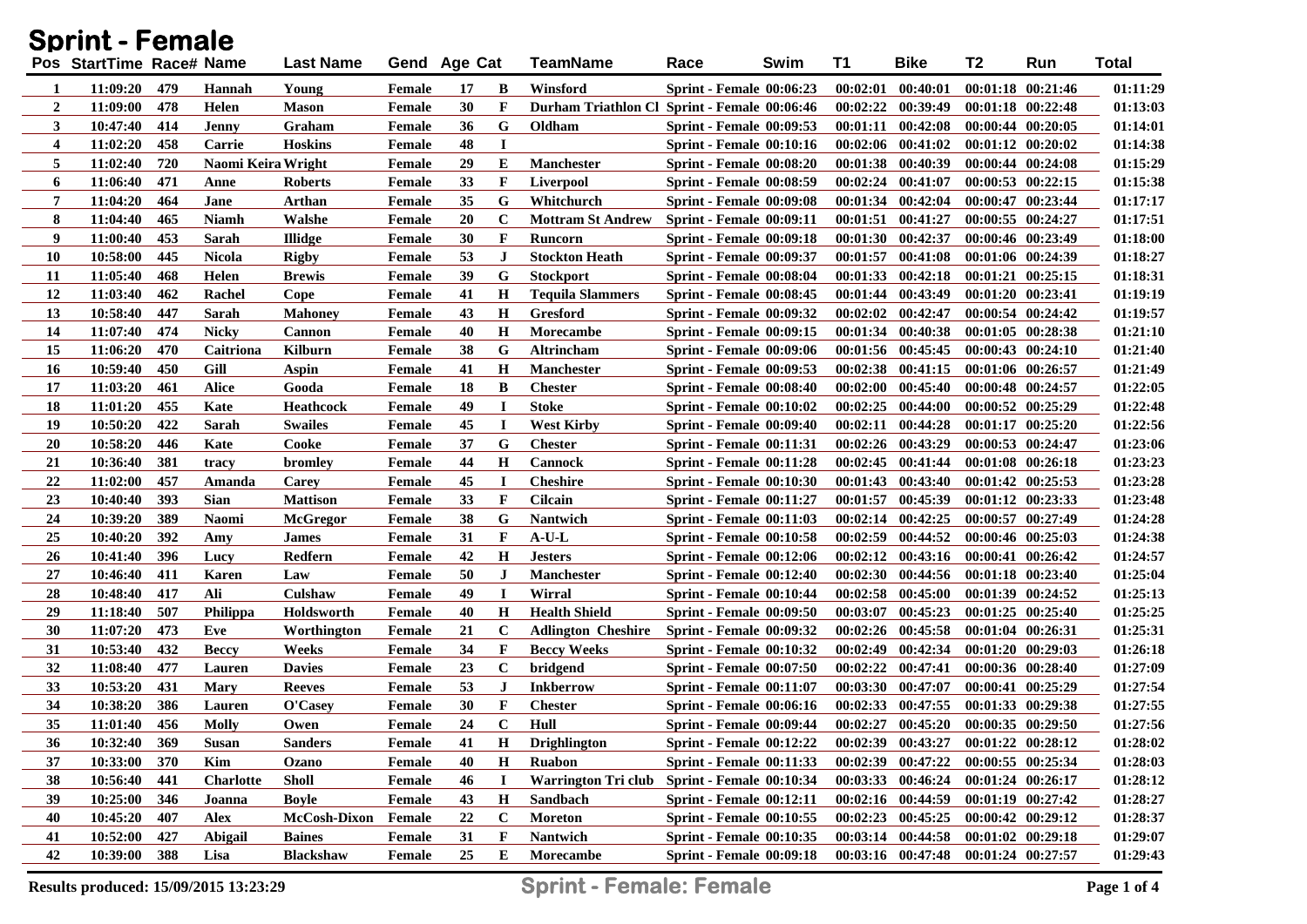|            | Pos StartTime Race# Name |     |                  | <b>Last Name</b>              | Gend Age Cat  |    |              | TeamName                                      | Race                            | Swim | <b>T1</b> | <b>Bike</b>                         | T <sub>2</sub>        | Run                   | <b>Total</b> |
|------------|--------------------------|-----|------------------|-------------------------------|---------------|----|--------------|-----------------------------------------------|---------------------------------|------|-----------|-------------------------------------|-----------------------|-----------------------|--------------|
| 43         | 11:01:00                 | 454 | Lisa             | <b>Phillips</b>               | Female        | 42 | Н            | <b>Cheshire</b>                               | Sprint - Female 00:10:17        |      |           | $00:02:18$ $00:48:22$               | 00:00:46 00:28:20     |                       | 01:30:03     |
| 44         | 10:47:20                 | 413 | Rebecca          | <b>Williams</b>               | Female        | 37 | G            | <b>Haslington</b>                             | Sprint - Female 00:10:00        |      |           | $00:02:45$ $00:52:35$               | $00:00:57$ $00:23:47$ |                       | 01:30:04     |
| 45         | 10:44:20                 | 404 | Glenda           | <b>Davies</b>                 | Female        | 46 | $\bf I$      | Middlewich                                    | <b>Sprint - Female 00:11:34</b> |      |           | $00:03:04$ $00:47:43$               | 00:01:10 00:26:36     |                       | 01:30:07     |
| 46         | 11:00:00                 | 451 | Candida          | Lean                          | Female        | 47 | $\mathbf I$  | Middlewich                                    | <b>Sprint - Female 00:09:25</b> |      |           | $00:03:20$ $00:44:38$               | 00:01:24 00:31:42     |                       | 01:30:29     |
| 47         | 10:37:20                 | 383 | <b>Catherine</b> | Catchpole                     | Female        | 47 | П            | Knutsford                                     | Sprint - Female 00:10:54        |      |           | 00:02:06 00:45:49                   | 00:01:03 00:31:11     |                       | 01:31:03     |
| 48         | 10:34:00                 | 373 | <b>Claire</b>    | Hanrahan                      | Female        | 40 | $\mathbf H$  | Hale                                          | Sprint - Female 00:10:20        |      |           | 00:03:11 00:48:58                   | $00:01:21$ $00:27:17$ |                       | 01:31:07     |
| 49         | 10:48:00                 | 415 | Laura            | <b>Chadwick</b>               | Female        | 25 | E            | <b>Jane Tomlinson</b>                         | <b>Sprint - Female 00:09:29</b> |      |           | 00:03:44 00:49:44                   | 00:00:44 00:27:34     |                       | 01:31:15     |
| 50         | 10:37:40                 | 384 | Sophie           | Osgerby                       | Female        | 42 | $\mathbf H$  | <b>Manchester</b>                             | <b>Sprint - Female 00:12:12</b> |      |           | 00:04:10 00:49:07                   | $00:01:15$ $00:24:34$ |                       | 01:31:18     |
| 51         | 10:51:20                 | 425 | Jane             | Lamont                        | Female        | 39 | G            | <b>Cheshire</b>                               | <b>Sprint - Female 00:09:18</b> |      |           | 00:02:58 00:50:02                   | $00:01:03$ $00:28:02$ |                       | 01:31:23     |
| 52         | 10:34:40                 | 375 | Lisa             | <b>Bentham</b>                | Female        | 35 | G            | Cancer Research UK Sprint - Female 00:12:24   |                                 |      |           | 00:02:35 00:49:05                   | $00:00:55$ $00:26:30$ |                       | 01:31:29     |
| 53         | 11:09:40                 | 480 | <b>Christine</b> | McKenna                       | Female        | 25 | Е            | <b>MS-UK</b>                                  | Sprint - Female 00:08:26        |      |           | $00:02:25$ $00:51:33$               | $00:00:40$ $00:28:54$ |                       | 01:31:58     |
| 54         | 10:57:40                 | 444 | <b>Tara</b>      | <b>Cork</b>                   | <b>Female</b> | 43 | H            | Aston                                         | <b>Sprint - Female 00:10:39</b> |      |           | 00:03:35 00:49:58                   | $00:01:20$ $00:26:41$ |                       | 01:32:13     |
| 55         | 10:46:00                 | 409 | Lucy             | <b>McKenna</b>                | Female        | 42 | $\mathbf H$  | <b>Ashton Hayes</b>                           | <b>Sprint - Female 00:10:10</b> |      |           | 00:03:15 00:50:34                   | 00:01:06 00:27:29     |                       | 01:32:34     |
| 56         | 11:06:00                 | 469 | Patricia         | <b>Williams</b>               | Female        | 63 | L            | Rochdale tri club                             | <b>Sprint - Female 00:08:55</b> |      |           | 00:03:03 00:46:55                   | $00:02:10$ $00:32:08$ |                       | 01:33:11     |
| 57         | 10:52:20                 | 428 | <b>Ruth-Anne</b> | Hurst                         | Female        | 21 | $\mathbf C$  | <b>Nailsworth</b>                             | <b>Sprint - Female 00:10:17</b> |      |           | 00:02:51 00:47:09                   | 00:01:27 00:31:40     |                       | 01:33:24     |
| 58         | 10:42:40                 | 399 | Joanne           | <b>Harding</b>                | <b>Female</b> | 41 | $\mathbf H$  | <b>Stalybridge</b>                            | <b>Sprint - Female 00:10:51</b> |      |           | $00:02:20$ $00:50:25$               | 00:01:15 00:28:49     |                       | 01:33:40     |
| 59         | 11:03:00                 | 460 | Sophia           | Wisniewska                    | <b>Female</b> | 19 | B            | <b>CHEADLE</b>                                | <b>Sprint - Female 00:11:58</b> |      |           | 00:04:26 00:49:18                   | $00:01:01$ $00:27:08$ |                       | 01:33:51     |
| 60         | 11:18:20                 | 506 | <b>Clare</b>     | <b>Marsh</b>                  | <b>Female</b> | 37 | G            | <b>Health Shield</b>                          | <b>Sprint - Female 00:13:11</b> |      |           | $00:02:04$ $00:49:55$               | $00:01:11$ $00:28:04$ |                       | 01:34:25     |
| 61         | 10:43:00                 | 400 | Emma             | Young                         | <b>Female</b> | 27 | E            | Wrexham                                       | <b>Sprint - Female 00:12:19</b> |      |           | 00:03:12 00:50:19                   | 00:01:14 00:27:43     |                       | 01:34:47     |
| 62         | 10:28:00                 | 355 | <b>Suzanne</b>   | <b>Ofarrell</b>               | <b>Female</b> | 51 | $\bf J$      | <b>Hixon</b>                                  | Sprint - Female 00:11:14        |      |           | 00:02:46 00:50:26                   | 00:01:34 00:29:35     |                       | 01:35:35     |
| 63         | 10:44:00                 | 403 | <b>Harriet</b>   | <b>Hickey</b>                 | <b>Female</b> | 28 | Е            | <b>Llandyrnog</b>                             | <b>Sprint - Female 00:13:05</b> |      |           | $00:02:40$ $00:49:14$               | 00:01:32 00:29:04     |                       | 01:35:35     |
| 64         | 11:04:00                 | 463 | Sarah            | Green                         | <b>Female</b> | 28 | Е            | <b>Wallasev</b>                               | Sprint - Female 00:08:56        |      |           | 00:02:27 00:49:59                   |                       | 00:00:46 00:33:44     | 01:35:52     |
| 65         | 10:27:40                 | 354 | <b>Nyree</b>     | <b>Dempsey</b>                | <b>Female</b> | 45 | $\mathbf I$  | <b>Rossett Wrexham</b>                        | <b>Sprint - Female 00:14:10</b> |      | 00:04:00  |                                     |                       |                       | 01:35:53     |
| 66         | 10:45:00                 | 406 | <b>Nerys</b>     | Wright                        | <b>Female</b> | 32 | $\mathbf{F}$ | <b>Alsager</b>                                | <b>Sprint - Female 00:13:49</b> |      |           | $00:02:02$ $00:48:02$               | 00:01:06 00:31:01     |                       | 01:36:00     |
| 67         | 11:05:00                 | 442 | Angharad         | <b>Boyson</b>                 | Female        | 37 | G            | <b>Princes Risborough</b>                     | <b>Sprint - Female 00:10:03</b> |      |           | 00:02:28 00:49:26                   | $00:01:17$ $00:33:03$ |                       | 01:36:17     |
| 68         | 10:30:40                 | 363 | <b>Nova</b>      | <b>Charlton</b>               | <b>Female</b> | 44 | H            |                                               | <b>Sprint - Female 00:11:15</b> |      |           | 00:02:58 00:52:48                   | 00:01:12 00:28:04     |                       | 01:36:17     |
| 69         | 10:49:20                 | 419 | Kate             | <b>Mcnamara</b>               | Female        | 36 | G            | <b>Manchester</b>                             | <b>Sprint - Female 00:10:28</b> |      |           | 00:03:05 00:54:35                   | 00:00:39 00:27:33     |                       | 01:36:20     |
| ${\bf 70}$ | 10:13:40                 | 312 | Laura            | <b>Jones</b>                  | <b>Female</b> | 40 | H            | Liverpool                                     | <b>Sprint - Female 00:11:25</b> |      | 00:03:24  | 00:52:02                            | 00:00:53 00:28:48     |                       | 01:36:32     |
| 71         | 10:10:40                 | 303 | Helen            | <b>Perkins</b>                | Female        | 44 | H            |                                               | <b>Sprint - Female 00:10:19</b> |      |           | 00:08:13 00:46:01                   |                       | $00:02:05$ $00:29:56$ | 01:36:34     |
| ${\bf 72}$ | 10:37:00                 | 382 | <b>Sue</b>       | <b>Strickland</b>             | Female        | 55 | K            | <b>Manchester</b>                             | <b>Sprint - Female 00:12:15</b> |      |           | 00:03:31 00:51:40                   |                       | 00:01:34 00:27:36     | 01:36:36     |
| 73         | 10:29:20                 | 359 | <b>Elaine</b>    | snape                         | <b>Female</b> | 48 | $\bf{I}$     | <b>Preston</b>                                | <b>Sprint - Female 00:11:54</b> |      | 00:02:51  | 00:50:35                            | 00:01:02 00:30:43     |                       | 01:37:05     |
| 74         | 10:12:40                 | 309 | <b>Christine</b> | <b>Gibbons</b>                | Female        | 58 | K            | Penarth                                       | <b>Sprint - Female 00:12:30</b> |      | 00:03:37  | 00:51:03                            | 00:02:26 00:27:34     |                       | 01:37:10     |
| 75         | 10:23:20                 | 341 | <b>Mellissa</b>  | <b>Rhodes</b>                 | Female        | 24 | $\mathbf C$  | British Heart Founda Sprint - Female 00:11:39 |                                 |      | 00:03:54  | 00:46:55                            |                       | 00:01:11 00:33:40     | 01:37:19     |
| 76         | 10:42:20                 | 398 | Jane             | <b>Slaney</b>                 | Female        | 45 | $\bf{I}$     | <b>Blackpool</b>                              | Sprint - Female 00:11:20        |      |           | $00:02:46$ $00:50:22$               |                       | 00:01:36 00:31:26     | 01:37:30     |
| ${\bf 77}$ | 10:40:00                 | 391 | Valerie          | Aherne                        | <b>Female</b> | 57 | K            | <b>Bollington</b>                             | Sprint - Female 00:13:26        |      | 00:02:21  | 00:51:39                            |                       | 00:01:09 00:29:03     | 01:37:38     |
| ${\bf 78}$ | 10:31:00                 | 364 | <b>Claire</b>    | <b>Hardy</b>                  | Female        | 42 | $\mathbf H$  | Cancer Research UK Sprint - Female 00:13:26   |                                 |      |           | $00:02:12$ $00:51:19$               | 00:01:26 00:29:17     |                       | 01:37:40     |
| 79         | 10:34:20 374             |     | <b>Melissa</b>   | <b>Mulholland-Well Female</b> |               | 42 | H            | <b>Jane Tomlinson</b>                         | <b>Sprint - Female 00:12:29</b> |      |           | 00:03:02 00:48:46 00:01:05 00:32:23 |                       |                       | 01:37:45     |
| 80         | 10:52:40                 | 429 | Lucy             | <b>Roberts</b>                | <b>Female</b> | 22 | $\mathbf c$  | <b>Dudleston Heath</b>                        | <b>Sprint - Female 00:11:57</b> |      |           | 00:01:51 00:49:23                   | 00:01:21 00:33:17     |                       | 01:37:49     |
| 81         | 10:20:20                 | 332 | <b>Alison</b>    | Quinn                         | Female        | 40 | H            | Wigan                                         | Sprint - Female 00:10:54        |      |           | 00:05:16 00:50:00                   | 00:01:12 00:30:40     |                       | 01:38:02     |
| 82         | 10:59:00                 | 448 | April            | <b>Drake</b>                  | Female        | 27 | Е            | <b>Alsager</b>                                | <b>Sprint - Female 00:09:14</b> |      |           | $00:02:07$ $00:47:03$               | 00:01:33 00:38:11     |                       | 01:38:08     |
| 83         | 10:31:40                 | 366 | <b>Jenny</b>     | <b>Pessol</b>                 | Female        | 32 | F            | <b>Crewe</b>                                  | <b>Sprint - Female 00:12:32</b> |      |           | 00:03:34 00:48:06                   | 00:01:11 00:32:48     |                       | 01:38:11     |
| 84         | 10:29:40                 | 360 | <b>Stephanie</b> | <b>Buck</b>                   | Female        | 43 | H            | <b>Stockport</b>                              | <b>Sprint - Female 00:12:38</b> |      |           | 00:04:06 00:52:27                   |                       | 00:00:58 00:28:07     | 01:38:16     |
| 85         | 10:51:00                 | 424 | Helen            | Owen                          | Female        | 33 | F            | Ware                                          | <b>Sprint - Female 00:10:30</b> |      |           | $00:02:40$ $00:53:50$               | 00:01:01 00:30:23     |                       | 01:38:24     |
| 86         | 10:26:00                 | 349 | Samantha         | <b>Tennant</b>                | Female        | 41 | H            | <b>Lymm Runners</b>                           | Sprint - Female 00:12:08        |      |           | $00:03:35$ $00:52:55$               | 00:01:06 00:30:11     |                       | 01:39:55     |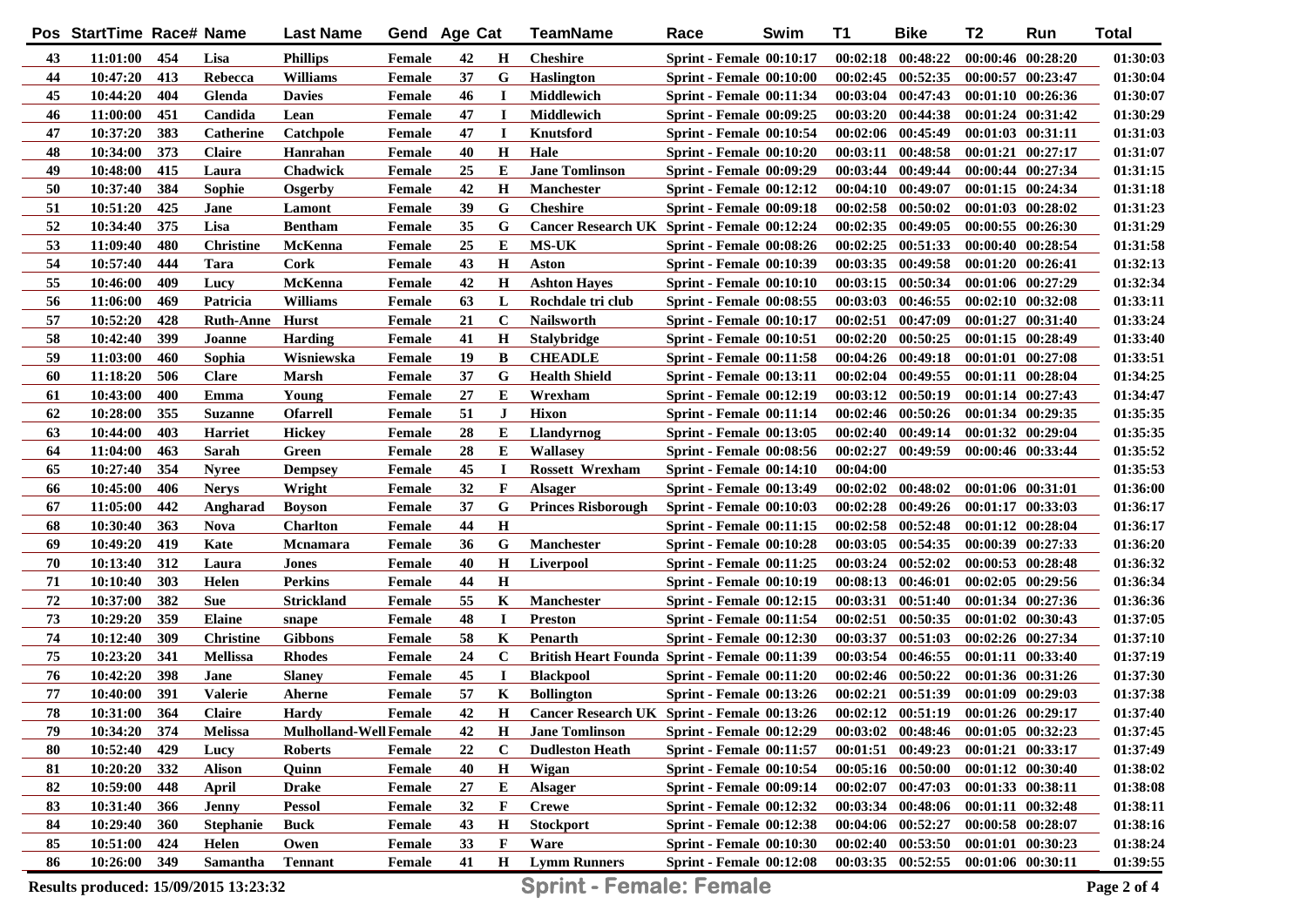|            | Pos StartTime Race# Name |     |                  | <b>Last Name</b>   | Gend Age Cat  |    |              | TeamName                                    | Race                            | Swim | <b>T1</b> | <b>Bike</b>                         | T <sub>2</sub>        | Run               | <b>Total</b> |
|------------|--------------------------|-----|------------------|--------------------|---------------|----|--------------|---------------------------------------------|---------------------------------|------|-----------|-------------------------------------|-----------------------|-------------------|--------------|
| 87         | 10:23:00                 | 340 | Amy              | Waters             | Female        | 23 | C            | Macclesfield                                | <b>Sprint - Female 00:13:09</b> |      |           | $00:05:20$ $00:51:47$               | 00:00:52 00:28:49     |                   | 01:39:57     |
| 88         | 10:46:20                 | 410 | Helen            | <b>Hynes</b>       | Female        | 37 | G            | <b>St Helens</b>                            | Sprint - Female 00:10:40        |      |           | 00:03:22 00:53:19                   | 00:00:48 00:31:55     |                   | 01:40:04     |
| 89         | 10:23:40                 | 342 | <b>Nancy</b>     | <b>Williams</b>    | Female        | 32 | F            | <b>New Mills</b>                            | <b>Sprint - Female 00:11:35</b> |      |           | 00:04:32 00:52:59                   | 00:01:07 00:30:10     |                   | 01:40:23     |
| 90         | 10:39:40                 | 390 | Mel              | West               | Female        | 41 | H            | <b>NSPCC</b>                                | <b>Sprint - Female 00:10:35</b> |      |           | 00:03:51 00:52:07                   | 00:01:17 00:32:56     |                   | 01:40:46     |
| 91         | 10:35:00                 | 376 | <b>Frances</b>   | Corley             | <b>Female</b> | 41 | $\mathbf H$  | Grappenhall                                 | Sprint - Female 00:12:48        |      |           | 00:03:03 00:50:19                   | 00:01:05 00:34:12     |                   | 01:41:27     |
| 92         | 10:31:20                 | 365 | Katie            | Morgan             | Female        | 40 | $\mathbf H$  | <b>Timperley</b>                            | <b>Sprint - Female 00:12:57</b> |      |           | 00:02:56 00:52:37                   | 00:01:01 00:32:36     |                   | 01:42:07     |
| 93         | 11:19:20                 | 509 | <b>Clare</b>     | <b>Bond</b>        | Female        | 39 | G            | <b>Health Shield</b>                        | <b>Sprint - Female 00:14:07</b> |      |           | 00:03:48 00:54:03                   | $00:03:12$ $00:26:59$ |                   | 01:42:09     |
| 94         | 10:54:40                 | 435 | Carol            | <b>Burke</b>       | Female        | 52 | J            | Hyde                                        | <b>Sprint - Female 00:11:18</b> |      |           | 00:04:31 00:52:55                   | $00:01:05$ $00:32:59$ |                   | 01:42:48     |
| 95         | 10:42:00                 | 397 | <b>Margaret</b>  | <b>McNaull</b>     | Female        | 54 | $\bf J$      | Altrincham                                  | <b>Sprint - Female 00:11:49</b> |      |           | $00:03:15$ $00:50:46$               | $00:01:34$ $00:35:27$ |                   | 01:42:51     |
| 96         | 10:50:00                 | 421 | Laura            | Capper             | Female        | 32 | F            | Davenham Northwic Sprint - Female 00:12:29  |                                 |      |           | 00:04:56 00:51:52                   | 00:01:58 00:31:37     |                   | 01:42:52     |
| 97         | 10:43:20                 | 401 | Carol            | Shaw               | Female        | 50 | $\bf J$      | <b>St Ives</b>                              | <b>Sprint - Female 00:11:35</b> |      |           | $00:04:00$ $00:54:13$               | $00:01:07$ $00:32:01$ |                   | 01:42:56     |
| 98         | 11:05:20                 | 467 | <b>Nardia</b>    | Lloyd-Ashton       | Female        | 38 | G            | Manchester                                  | <b>Sprint - Female 00:08:40</b> |      | 00:04:17  | 00:54:35                            | $00:02:26$ $00:33:42$ |                   | 01:43:40     |
| 99         | 10:22:00                 | 337 | Kati             | Griffin            | <b>Female</b> | 30 | $\mathbf{F}$ | <b>Stafford</b>                             | <b>Sprint - Female 00:15:22</b> |      | 00:05:19  | 00:52:03                            | $00:01:22$ $00:29:51$ |                   | 01:43:57     |
| 100        | 10:59:20                 | 449 | <b>Mary</b>      | <b>Colson</b>      | <b>Female</b> | 43 | $\mathbf H$  | <b>Ilkley</b>                               | <b>Sprint - Female 00:10:59</b> |      |           | 00:03:22 00:55:23                   | 00:00:58 00:33:16     |                   | 01:43:58     |
| 101        | 10:24:00                 | 343 | Hannah           | <b>Jackson</b>     | <b>Female</b> | 34 | F            | Cancer Research UK Sprint - Female 00:10:43 |                                 |      |           | 00:03:56 00:56:47                   | 00:01:12 00:31:22     |                   | 01:44:00     |
| 102        | 10:38:00                 | 385 | Laura            | Hadfield           | <b>Female</b> | 44 | $\mathbf H$  | Luddendenfoot                               | <b>Sprint - Female 00:14:48</b> |      | 00:02:57  | 00:58:09                            | 00:01:00 00:27:32     |                   | 01:44:26     |
| 103        | 11:19:00                 | 508 | <b>Maxine</b>    | <b>Wood</b>        | <b>Female</b> | 39 | G            | <b>Health Shield</b>                        | <b>Sprint - Female 00:13:37</b> |      | 00:03:57  | 00:56:50                            | $00:01:21$ $00:29:39$ |                   | 01:45:24     |
| 104        | 10:49:00                 | 418 | <b>Stephanie</b> | Matu               | <b>Female</b> | 21 | $\mathbf C$  | <b>Deepcar Sheffield</b>                    | <b>Sprint - Female 00:10:26</b> |      |           | 00:02:43 00:59:28                   | $00:00:55$ $00:32:10$ |                   | 01:45:42     |
| 105        | 10:22:40                 | 339 | <b>Karen</b>     | Waters             | Female        | 59 | K            | Macclesfield                                | <b>Sprint - Female 00:13:58</b> |      |           | 00:04:48 00:51:47                   | 00:01:15 00:34:23     |                   | 01:46:11     |
| 106        | 10:19:20                 | 329 | <b>Debi</b>      | <b>McMillan</b>    | <b>Female</b> | 43 | $\mathbf H$  | Liverpool                                   | <b>Sprint - Female 00:13:33</b> |      |           | $00:04:20$ $00:52:55$               | $00:01:05$ $00:34:41$ |                   | 01:46:34     |
| 107        | 10:41:20                 | 395 | Carol            | Hollingworth       | Female        | 55 | K            | <b>Neston</b>                               | Sprint - Female 00:12:14        |      |           | 00:03:58 00:52:05                   | 00:01:23 00:36:55     |                   | 01:46:35     |
| 108        | 10:27:20                 | 353 | <b>Karen</b>     | <b>Mitchell</b>    | <b>Female</b> | 37 | G            | <b>Chester</b>                              | Sprint - Female 00:14:04        |      |           | 00:04:08 00:55:27                   | 00:01:33 00:31:47     |                   | 01:46:59     |
| 109        | 10:38:40                 | 387 | Claudia          | Lees               | Female        | 18 | B            | <b>Team Pi</b>                              | Sprint - Female 00:18:36        |      |           | 00:04:16 00:53:15                   | 00:01:07 00:29:47     |                   | 01:47:01     |
| <b>110</b> | 10:25:40                 | 348 | Cath             | holt               | <b>Female</b> | 48 | $\bf I$      | <b>Arthritis Research U</b>                 | Sprint - Female $00:12:35$      |      |           | 00:05:12 00:51:02                   | 00:02:16 00:36:14     |                   | 01:47:19     |
| 111        | 10:27:00                 | 352 | <b>Hayley</b>    | Regan              | Female        | 36 | G            | <b>Cheshire</b>                             | <b>Sprint - Female 00:13:51</b> |      | 00:05:20  | 01:00:45                            | 00:01:09 00:26:30     |                   | 01:47:35     |
| 112        | 10:47:00                 | 412 | <b>Mary</b>      | Woodward           | Female        | 33 | $\mathbf{F}$ | Ware                                        | <b>Sprint - Female 00:11:01</b> |      | 00:03:01  | 00:52:44                            | 00:01:43 00:39:42     |                   | 01:48:11     |
| 113        | 10:35:40                 | 378 | Donna            | Denny              | Female        | 45 | $\bf I$      | Sanofi TCT                                  | <b>Sprint - Female 00:12:42</b> |      |           | 00:04:18 00:57:08                   | 00:01:06 00:33:37     |                   | 01:48:51     |
| 114        | 11:00:20                 | 452 | Carly            | <b>Baines</b>      | <b>Female</b> | 35 | G            | <b>Darwen</b>                               | <b>Sprint - Female 00:12:14</b> |      | 00:04:59  | 01:01:19                            |                       | 00:01:04 00:29:22 | 01:48:58     |
| 115        | 11:07:00                 | 472 | <b>Diane</b>     | Slack              | <b>Female</b> | 57 | K            | stoke on trent                              | <b>Sprint - Female 00:09:48</b> |      |           | 00:03:03 01:01:58                   | $00:01:18$ $00:32:55$ |                   | 01:49:02     |
| 116        | 10:21:20                 | 335 | Gail             | Evans              | Female        | 56 | K            | wigan                                       | <b>Sprint - Female 00:14:23</b> |      | 00:05:07  | 00:58:48                            | 00:01:33 00:29:23     |                   | 01:49:14     |
| 117        | 10:33:20                 | 371 | Amanda           | <b>Mars</b>        | <b>Female</b> | 44 | $\bf H$      | <b>Team Mars</b>                            | <b>Sprint - Female 00:12:51</b> |      | 00:04:06  | 00:52:11                            |                       | 00:01:50 00:40:30 | 01:51:28     |
| 118        | 10:51:40                 | 426 | Christina        | Churchman          | Female        | 28 | E            | <b>Team chez</b>                            | <b>Sprint - Female 00:13:03</b> |      | 00:04:09  | 01:04:23                            | 00:01:01 00:29:11     |                   | 01:51:47     |
| 119        | 10:26:20                 | 350 | <b>Frances</b>   | <b>Hurley-Peet</b> | Female        | 29 | Е            | No guts no glory                            | <b>Sprint - Female 00:12:43</b> |      | 00:04:10  | 01:02:02                            |                       | 00:00:55 00:32:14 | 01:52:04     |
| <b>120</b> | 10:41:00                 | 394 | <b>Katherine</b> | <b>Stephenson</b>  | Female        | 49 | $\bf{I}$     | <b>Cancer Research</b>                      | <b>Sprint - Female 00:12:56</b> |      | 00:03:22  | 00:54:16                            |                       | 00:01:12 00:40:44 | 01:52:30     |
| 121        | 11:08:20                 | 443 | Abi              | <b>Boyson</b>      | <b>Female</b> | 35 | G            | <b>Didsbury</b>                             | <b>Sprint - Female 00:13:37</b> |      | 00:02:39  | 01:03:34                            |                       | 00:01:44 00:31:21 | 01:52:55     |
| 122        | 10:48:20                 | 416 | <b>Debbie</b>    | Evans              | Female        | 54 | J            | Wrexham                                     | Sprint - Female 00:12:34        |      |           | $00:05:13$ $00:54:06$               | $00:01:24$ $00:41:08$ |                   | 01:54:25     |
| 123        | 10:19:40                 | 330 | <b>Susan</b>     | Fletcher           | Female        | 57 | K            | <b>High Peak</b>                            | <b>Sprint - Female 00:12:40</b> |      |           | 00:04:38 01:02:55 00:01:31 00:33:13 |                       |                   | 01:54:57     |
| 124        | 10:25:20                 | 347 | <b>Mags</b>      | <b>Fenton</b>      | <b>Female</b> | 36 | G            | <b>Sale</b>                                 | Sprint - Female 00:14:40        |      |           | 00:03:16 00:59:16                   | 00:01:58 00:36:47     |                   | 01:55:57     |
| 125        | 10:36:00                 | 379 | Katrin           | <b>Michaels</b>    | Female        | 37 | G            | <b>Manchester</b>                           | <b>Sprint - Female 00:12:28</b> |      |           | 00:05:23 00:57:31                   | 00:01:28 00:39:07     |                   | 01:55:57     |
| 126        | 10:28:20                 | 356 | karen            | jackson            | <b>Female</b> | 54 | $\bf J$      | <b>Deepcar Sheffield</b>                    | <b>Sprint - Female 00:15:10</b> |      |           | 00:03:33 01:03:09                   | 00:01:14 00:33:00     |                   | 01:56:06     |
| 127        | 10:54:20                 | 434 | <b>Shaer</b>     | Halewood           | Female        | 46 | $\bf{I}$     | Connahs quay                                | <b>Sprint - Female 00:13:08</b> |      |           | $00:04:15$ $01:00:20$               | 00:01:28 00:37:00     |                   | 01:56:11     |
| 128        | 10:10:20                 | 302 | Lauren           | <b>Mooney</b>      | Female        | 21 | $\mathbf c$  | <b>Tranmere</b>                             | <b>Sprint - Female 00:15:06</b> |      |           | $00:03:53$ $01:01:18$               | $00:01:25$ $00:34:38$ |                   | 01:56:20     |
| 129        | 10:15:00                 | 316 | teresa           | farrelly           | Female        | 37 | G            | Cancer Research UK Sprint - Female 00:13:55 |                                 |      |           | 00:06:09 00:55:35                   | 00:05:08 00:37:47     |                   | 01:58:34     |
| <b>130</b> | 10:13:00 310             |     | claire           | astbury            | Female        | 39 | G            | glossop                                     | Sprint - Female 00:16:11        |      |           | $00:05:36$ $00:55:24$               | 00:01:33 00:40:50     |                   | 01:59:34     |